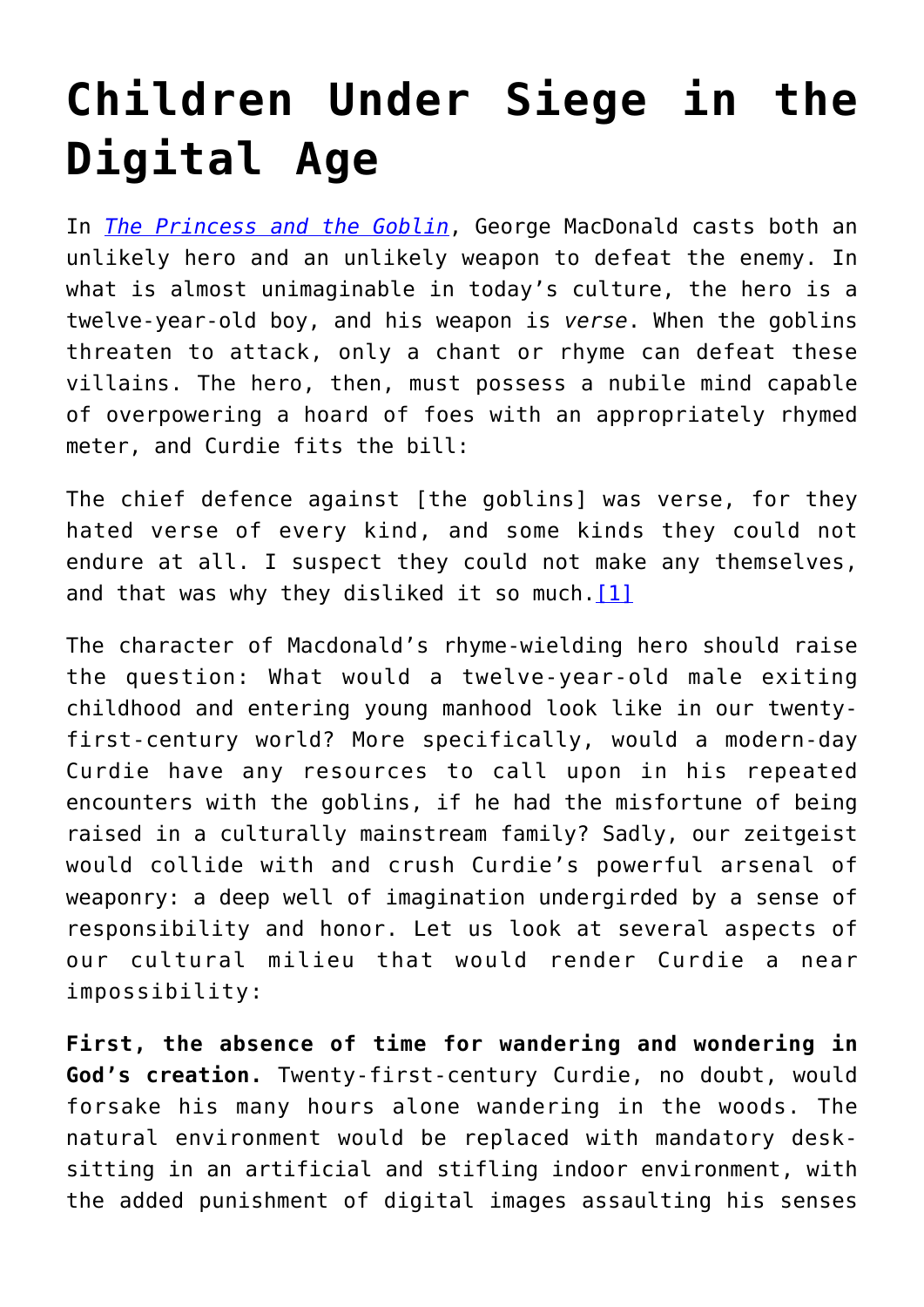at every turn. This is the great irony: Forced indoor isolation has historically served as a punishment for the most heinous law-breakers. Yet, Curdie's modern-day parents would overlook the many news reports[\[2\]](https://theimaginativeconservative.org/2018/05/children-under-siege-digital-age-allison-burr.html#_ftn2) documenting prisoners who prize their two hours of daily outdoor time. And while many a felon credits his mental survival for these fleeting moments outside, few mothers in suburbia, or teachers in a classroom, have seen fit to offer the endless delight of the outdoors that is intelligently designed for the frolicking of her children.

**Second, the deterioration of literature and art.** Instead of becoming a student of the comedy of Shakespeare, the verse of Robert Louis Stevenson, or the wonder of A. A. Milne, Curdie would today be raised under the tutelage of many hardcover books that reference bodily functions, covered by artwork that could be accomplished by any five-year-old who recently conquered a proper pencil-holding technique. Note: a joyous five-year-old happens to reside in our own home, and we adore her endless production artwork. But her newly found passion for drawing cats in no way compares to, say, Da Vinci's ability to paint "The Virgin of the Rocks." $[3]$  Tragically, cultural gatekeepers long ago abandoned their historic duty of encouraging beauty and truth in art, shunning hedonistic selfglorification[.\[4\]](https://theimaginativeconservative.org/2018/05/children-under-siege-digital-age-allison-burr.html#_ftn4) Just as insulting would be Curdie's exposure to literature that largely consists of the derivative twaddle of action movies and video games. Sir Walter Scott's linking of poetry and character radically contravenes contemporary sensibilities: "Teach your children poetry. It opens the mind, lends grace to wisdom and makes the heroic virtues hereditary."

**Third, the cacophony of artificial sound.** Our transplanted Curdie would also be unable to soak up the irreplaceable sounds and sights of animals darting and trees rustling and brooks babbling – all of which create fertile soil in young people's imaginations. Rather, poor Curdie would find himself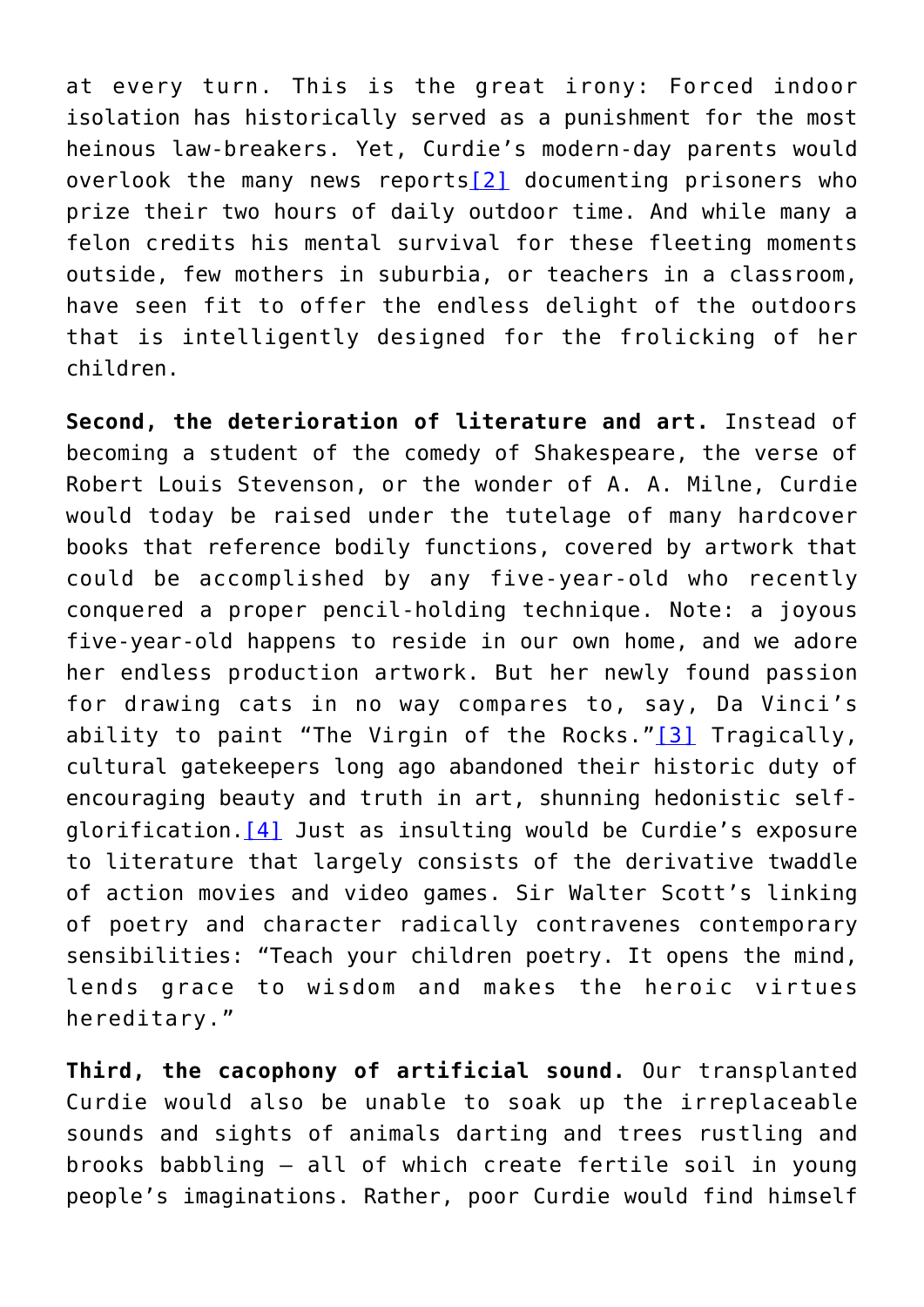awash in an environment constantly beeping, buzzing, vibrating, dinging, and blaring. How is it that humans have come to expect an environment that not even fifty years ago would have easily passed a dystopic torture chamber?

**Fourth, a language of drivel.** Curdie's language would assuredly suffer the effects of his twenty-first-century peers. While it is expected that young people, still growing in their knowledge and mastery of grammar rules, will botch and bumble over the misfortunately abused word "like," a badge of shame should be affixed upon a cultural ethos in which the language of adults and children is indistinguishable. Curdie's vocabulary would be singularly plain, slipshod, and of a quality that in earlier generations would have elicited sympathy (from a passionate English teacher ready to take him under his wing) or irritation (from an equally passionate adult who abhorred such an abuse of language). What would Macdonald's literarily-adept Curie call upon to ward off the goblins? Late nineteenth- and early twentieth-century British educator Charlotte Mason warned that "Imagination does not stir at the suggestion of the feeble, much-diluted stuff that is too often put into children's hands," and the same wisdom applies to the language put into children's minds. The stockpile of language upon which Curdie's life depends (perpetually simmering in a richly developed imagination) would simply cease to exist.

**Fifth, the elimination of free time.** Alas, how would our modern-day Curdie be able to function in a mine, alone by himself for hours, while he overhears and outwits the treacherous plots of goblins on the other side of the cave wall? Or how could he transverse the countryside without a moment's ill-ease? In Macdonald's world, this boy would have a veritable fount of stories, lymerics, ideas, and images to keep him company – stored up in his head from the books, poetry, and songs constituting his atmosphere from birth. And an hour-stroll through the hillside could have been spent with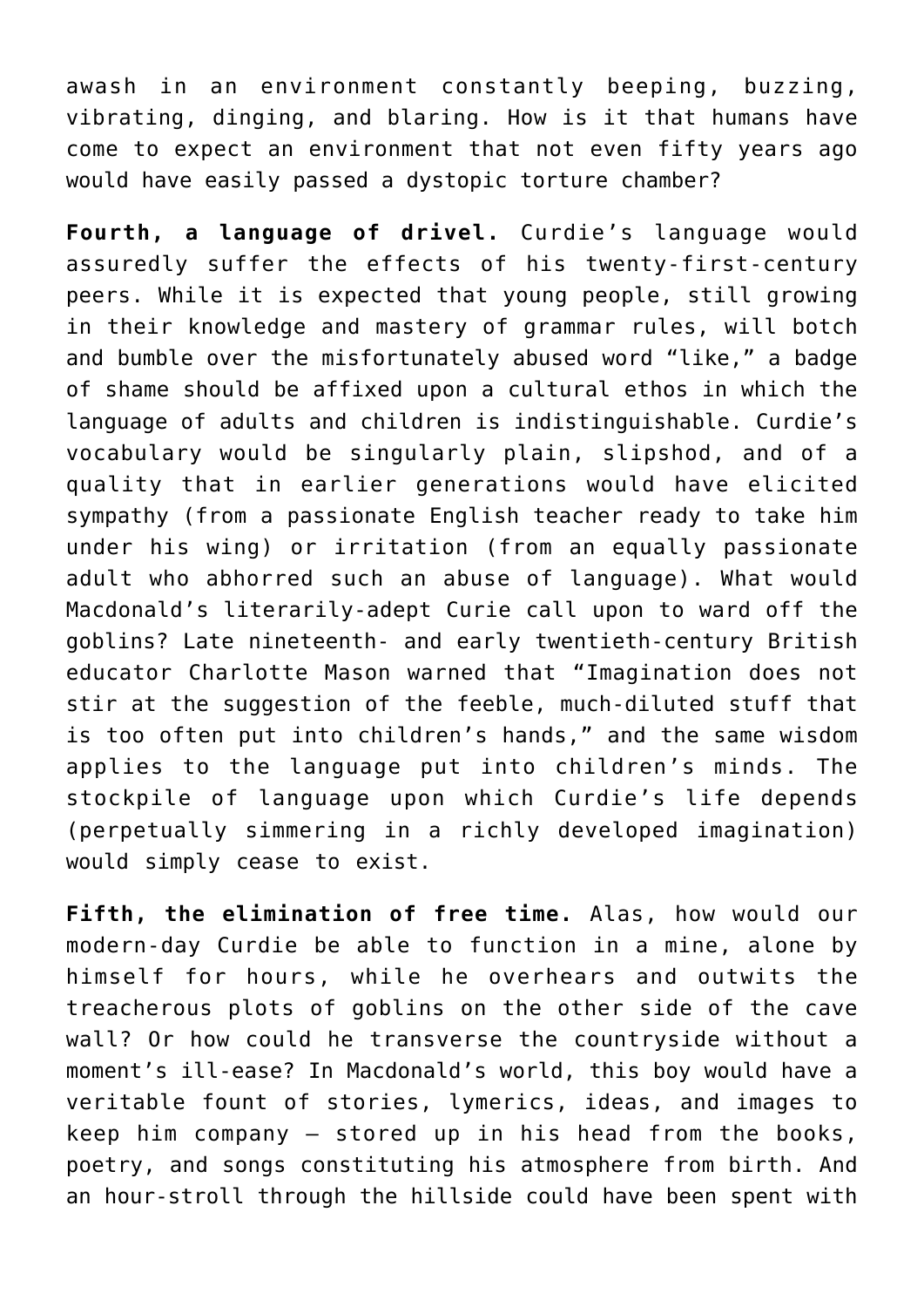nary a twitch. By contrast, a jaunt through any suburban park in 2018 would reveal just how much modern-day notions of childhood have deteriorated. It is rare to spend time on a hiking path and discover a family partaking in the elements without one or two children tripping over stones – not due to lack of agility, but rather to the permanent affixation of their eyeballs to the screens in their palms. Even a stroll through nature must be ruined by the ever-present, alwaysaddicting device that demands allegiance in every environment. Were a passerby to see Curdie with a walking stick in hand and a folk song on his lips, he would mournfully tear his eyes from the flashing screen and wonder from whence this alien creature had come. *What! A walk through the woods without a device beeping and flashing and reducing the capacity of neural pathways? What kind of creature is this?*

**Sixth, the fixation with irrational socialization.** But perhaps most woeful of all might be Curdie's absolute inability to navigate the always-reforming-but-perpetually-worsening ethos of socialization. How could Curdie's heroic protection of Princess Irene and her nurse, waylaid at dusk on a hillside and in danger of goblin attack, have germinated in today's confused and hypersexualized gender free-for-all? Curdie himself delivered Irene and the nurse safely to the front door and had the audacity to treat Irene as a lady *and* to vouch for her safety and honor. Good riddance. Curdie would be mocked, scorned, and lampooned by the self-appointed sages of our day: *What a misogynistic patriarch! Could Curdie not see that Irene and her nurse should have been left to fend for themselves, facing the threat of the goblins? Surely their safety and honor are a small price to pay for the larger social justice cause of equal rights for the most obnoxious and privilege for the latest boundary-breakers.*

And so, our modern-day Curdie would have no ability to think, rest, imagine, wander, wonder, delight, protect, honor, defend, and create in the twenty-first century. Instead, he